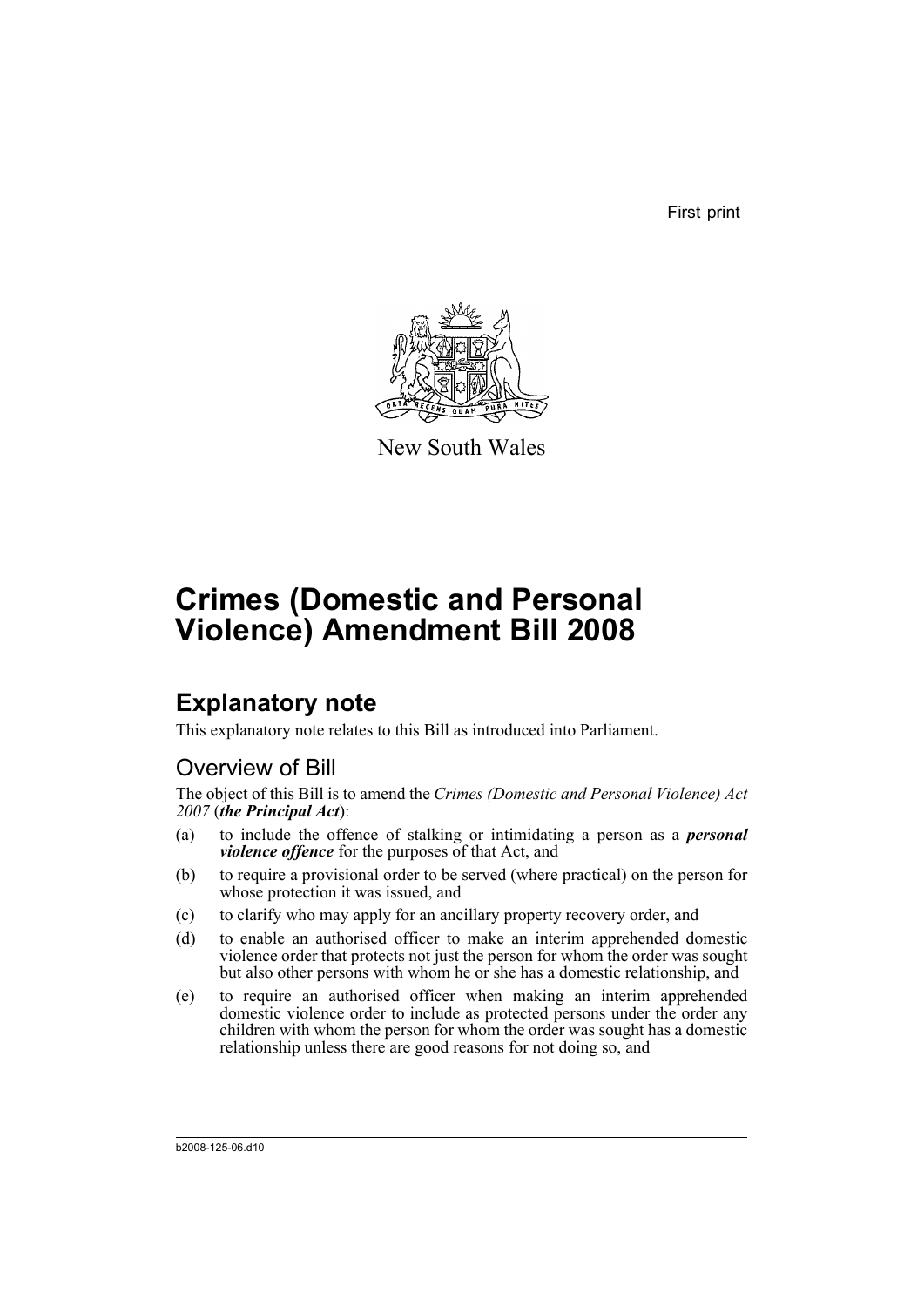Explanatory note

- (f) to clarify that an applicant to a court for an apprehended domestic violence order in relation to himself or herself may also apply for the order to be made in relation to another person with whom the applicant has a domestic relationship, and
- (g) to enact further savings and transitional provisions as a consequence of the enactment of that Act.

This Bill also amends the *Firearms Act 1996* and the *Weapons Prohibition Act 1998* to provide that a licence or permit issued under those Acts is suspended automatically on the making of a provisional order against the licence or permit holder by an authorised officer under the Principal Act (previously known as a telephone interim order). Currently, those Acts provide that such licences or permits are only suspended automatically on the making of an interim apprehended violence order by a court.

The Bill also amends various other Acts and a Regulation as a consequence of the enactment of the Principal Act.

## Outline of provisions

**Clause 1** sets out the name (also called the short title) of the proposed Act.

**Clause 2** provides for the commencement of the proposed Act on the date of assent to the proposed Act.

**Clause 3** is a formal provision that gives effect to the amendments to the *Crimes (Domestic and Personal Violence) Act 2007* set out in Schedule 1.

**Clause 4** is a formal provision that gives effect to the amendments to the Acts and Regulation set out in Schedule 2.

**Clause 5** provides for the repeal of the proposed Act after all the amendments made by the proposed Act have commenced. Once the amendments have commenced the proposed Act will be spent and section 30 of the *Interpretation Act 1987* provides that the repeal of an amending Act does not affect the amendments made by that Act.

### **Schedule 1 Amendment of Crimes (Domestic and Personal Violence) Act 2007**

**Schedule 1 [1]** amends section 4 of the Principal Act to include in the definition of *personal violence offence* an offence under section 13 of that Act of stalking or intimidating another person with the intention of causing the other person to fear physical or mental harm.

**Schedule 1 [2]** amends section 31 of the Principal Act to require a provisional order to be served (if practical) on the person for whose protection it was issued. Currently that section only provides for the order to be served on the defendant.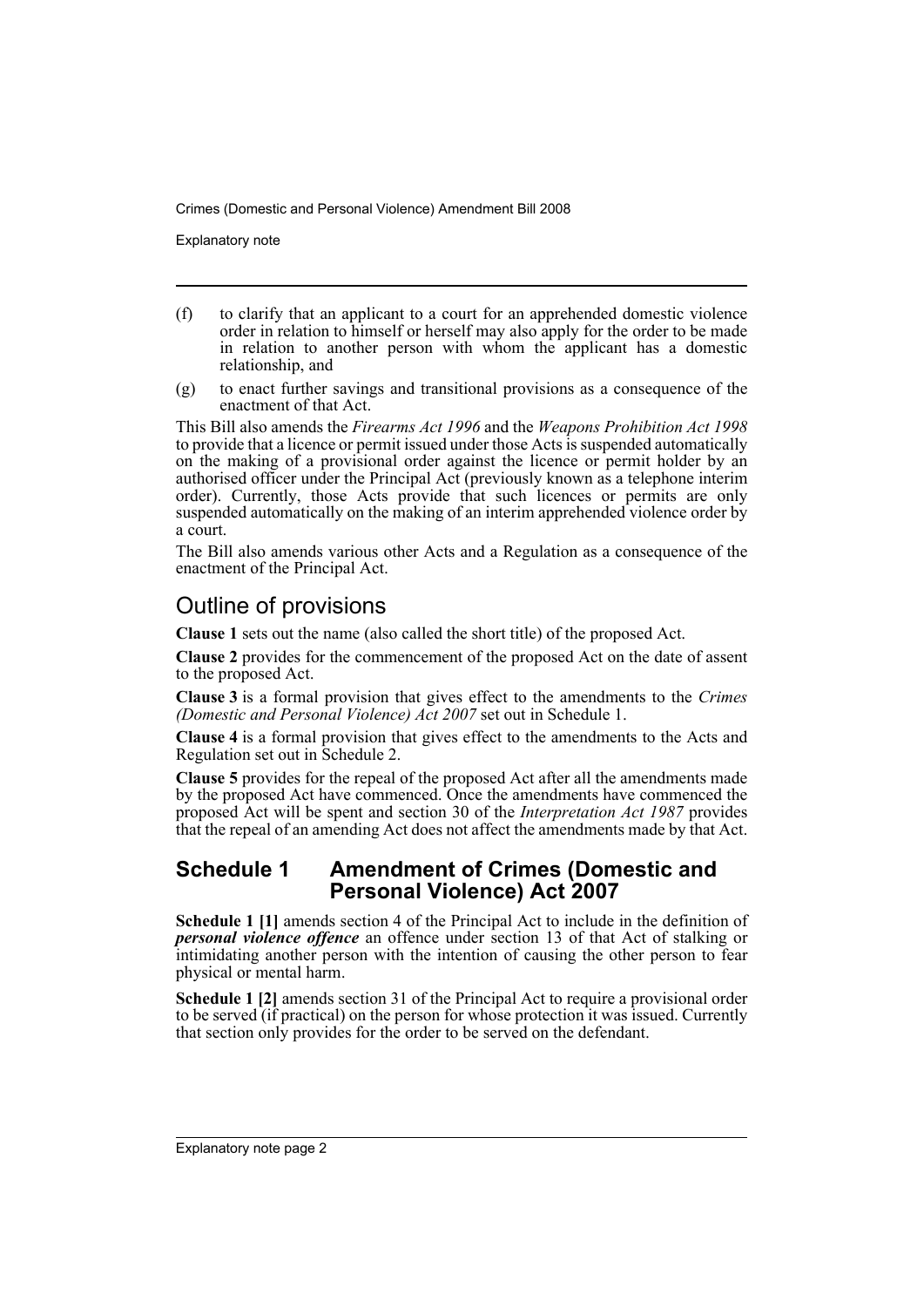Explanatory note

**Schedule 1 [3]** amends section 35 of the Principal Act to include a power for a court or authorised officer when making an apprehended violence order to prohibit or restrict the possession of prohibited weapons by the defendant. Currently, that power only covers firearms.

**Schedule 1 [4]** amends section 35 of the Principal Act to remove the provision that enables a court or an authorised officer when making an apprehended violence order that prohibits or restricts the possession of firearms by the defendant to require the disposal of the firearms and the surrender of licences and permits held under the *Firearms Act 1996* and the *Weapons Prohibition Act 1998*. Amendments made to those Acts by Schedule 2 extend the provisions of those Acts that provide for the automatic suspension of such licences and permits on the making of an interim apprehended violence order by a court so that the suspension will also occur on the making of a provisional apprehended violence order by an authorised officer. On suspension of such a licence or permit, the firearms or weapons concerned must be surrendered to the police and may be seized by the police. **Schedule 1 [5]** makes a consequential amendment.

**Schedule 1 [6]** amends section 37 of the Principal Act to provide that an ancillary property recovery order may be made by a court or an authorised officer when making an apprehended domestic violence order or interim apprehended domestic violence order or on the application of a police officer, the protected person or the defendant.

**Schedule 1 [7]** substitutes section 38 of the Principal Act to enable an authorised officer to make an interim apprehended violence order not only for the protection of the person for whom the order is sought but also for the protection of other persons with whom he or she has a domestic relationship. The proposed section also provides that an authorised officer making such an order is to include as a protected person under the order any child with whom the person for whose protection the order was sought has a domestic relationship unless satisfied that there are good reasons for not doing so. Reasons for not doing so must be given. Currently, section 38 makes such provision but only in relation to a court making an apprehended violence order.

**Schedule 1 [8]** amends section 48 of the Principal Act to make it clear that a person who applies to a court for an apprehended violence order for his or her own protection may also apply for the order to be made for the protection of another person with whom he or she has a domestic relationship.

**Schedule 1 [9]** amends Schedule 1 to the Principal Act to enable regulations to be made of a savings or transitional nature consequent on the enactment of the proposed Act.

**Schedule 1 [10]–[13]** amend Schedule 1 to the Principal Act to make further savings, transitional and other provisions consequent on the enactment of the Principal Act and on the proposed Act.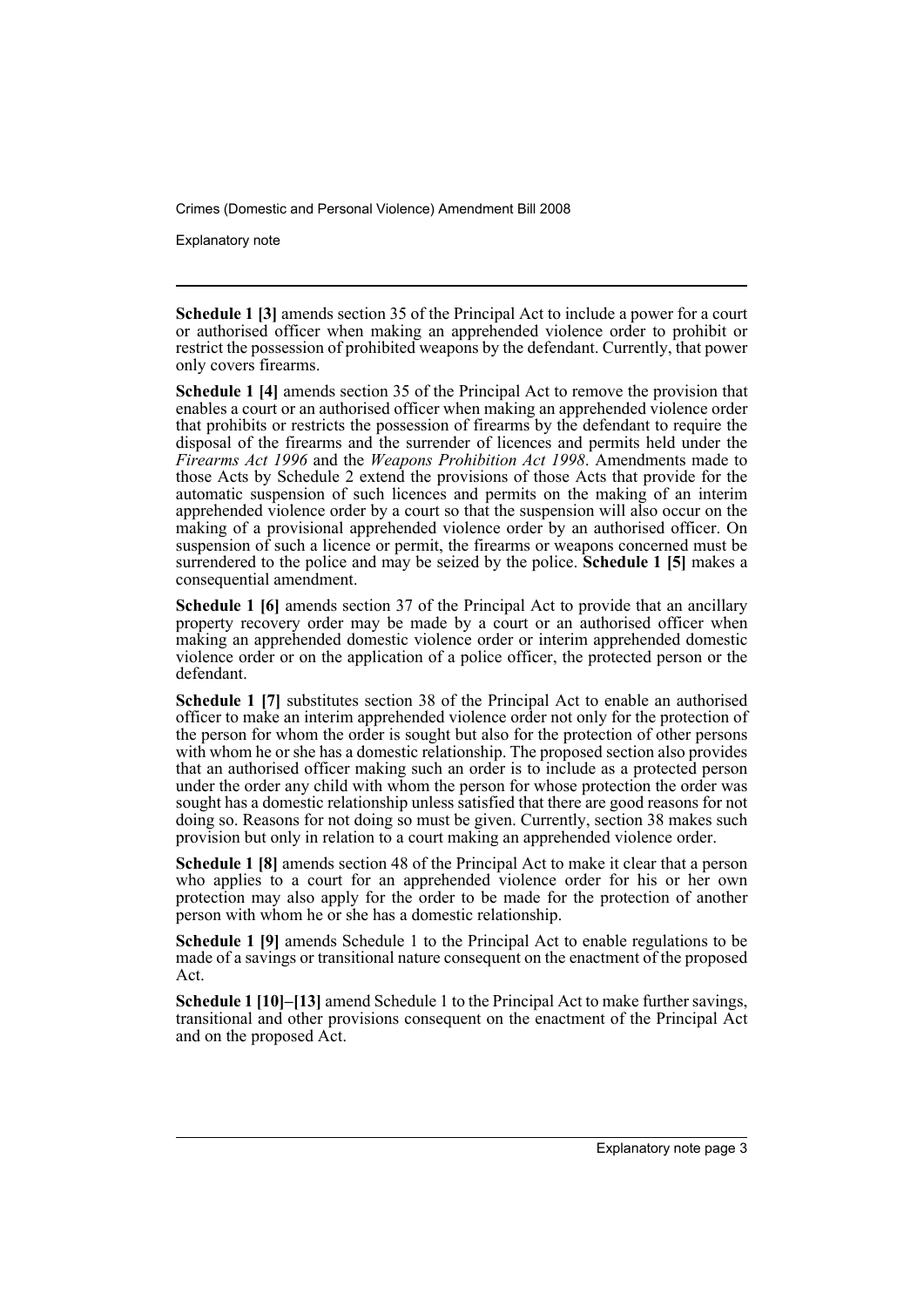Explanatory note

### **Schedule 2 Amendment of other Acts and Regulation**

**Schedule 2.1** substitutes the definition of *personal violence offence* in clause 10 of the *Bail Regulation 2008* as a consequence of the enactment of the Principal Act.

**Schedule 2.2, 2.3, 2.4 [1] and 2.5 [1]** amend the *Commission for Children and Young People Act 1998*, the *Crimes (Sentencing Procedure) Act 1999*, the *Firearms Act 1996* and the *Weapons Prohibition Act 1998*, respectively, to make it clear that certain references in those Acts to apprehended violence orders under the Principal Act will include references to apprehended violence orders under the repealed Part 15A of the *Crimes Act 1900.*

**Schedule 2.4 [2]** amends the definition of *interim apprehended violence order* in section 4 (1) of the *Firearms Act 1996* so that the term will mean an interim apprehended violence order within the meaning of the Principal Act. The result of the amendment is to include provisional orders made by authorised officers in the definition which will mean that a licence under the *Firearms Act 1996* will be suspended automatically under section 23 of that Act on the making of a provisional order against the licence holder.

**Schedule 2.5 [2]** amends the definition of *interim apprehended violence order* in section 4 (1) of the *Weapons Prohibition Act 1998* so that the term will mean an interim apprehended violence order within the meaning of the Principal Act. The result of the amendment is to include provisional orders made by authorised officers in the definition which will mean that a permit under the *Weapons Prohibition Act 1998* will be suspended automatically under section 17 of that Act on the making of a provisional order against the permit holder.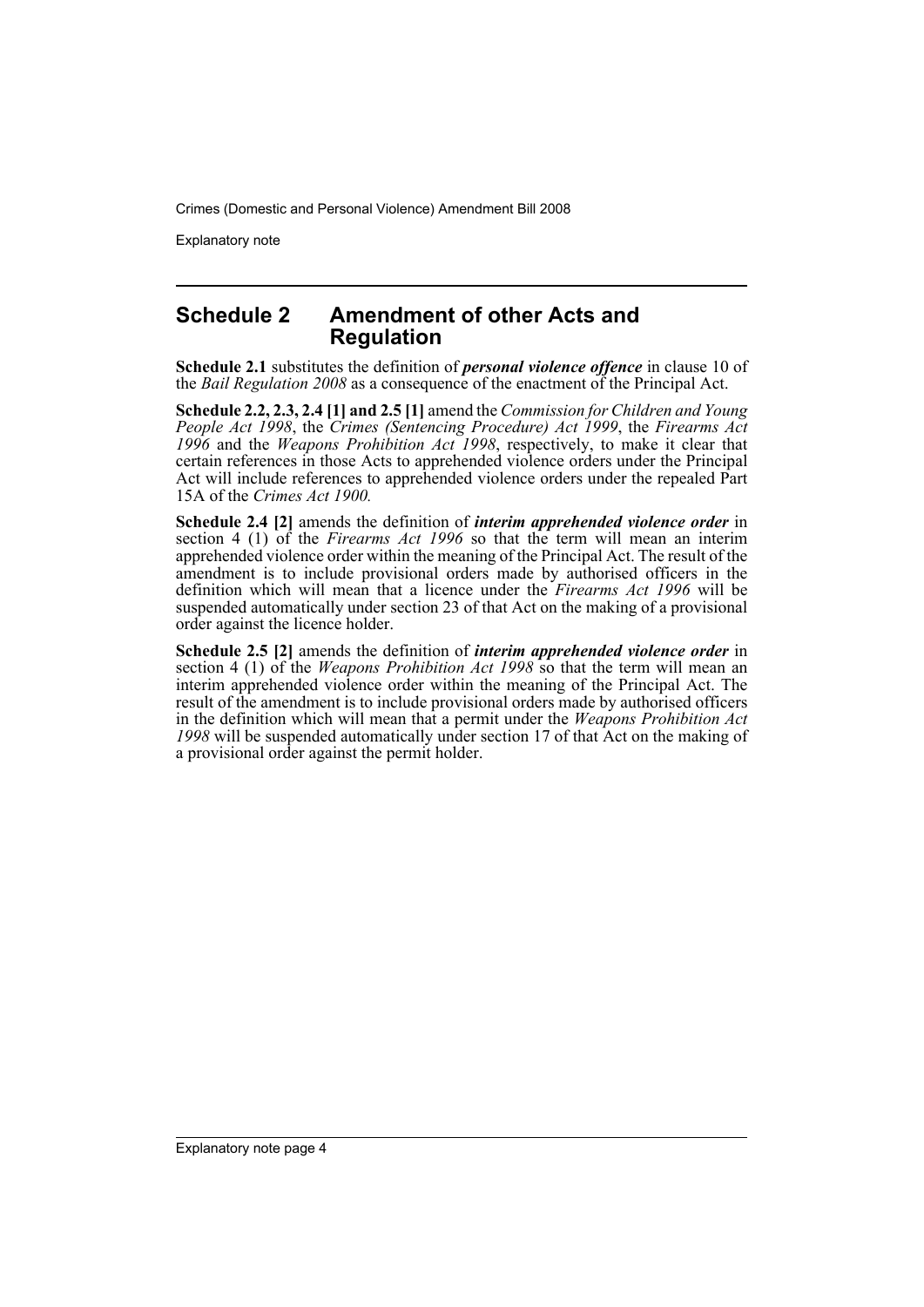First print



New South Wales

## **Crimes (Domestic and Personal Violence) Amendment Bill 2008**

## **Contents**

|            |                                                                        | Page |
|------------|------------------------------------------------------------------------|------|
|            | Name of Act                                                            |      |
| 2          | Commencement                                                           |      |
| 3          | Amendment of Crimes (Domestic and Personal Violence)<br>Act 2007 No 80 | 2    |
| 4          | Amendment of other Acts and Regulation                                 |      |
| 5          | Repeal of Act                                                          |      |
| Schedule 1 | Amendment of Crimes (Domestic and Personal Violence)<br>Act 2007       | 3    |
| Schedule 2 | Amendment of other Acts and Regulation                                 |      |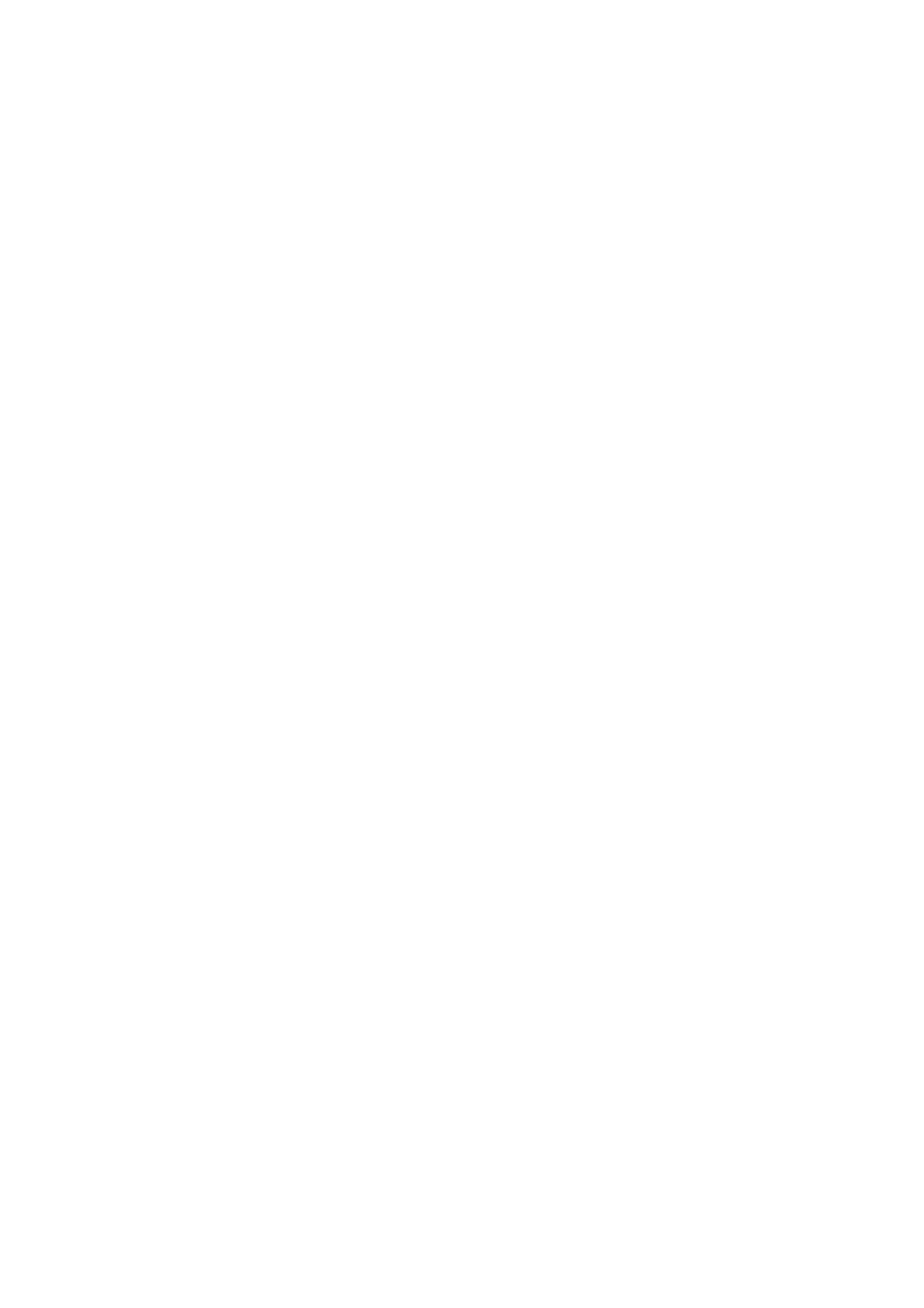

New South Wales

## **Crimes (Domestic and Personal Violence) Amendment Bill 2008**

No , 2008

### **A Bill for**

An Act to amend the *Crimes (Domestic and Personal Violence) Act 2007* with respect to applications for, and the issuing of, orders under that Act; and for other purposes.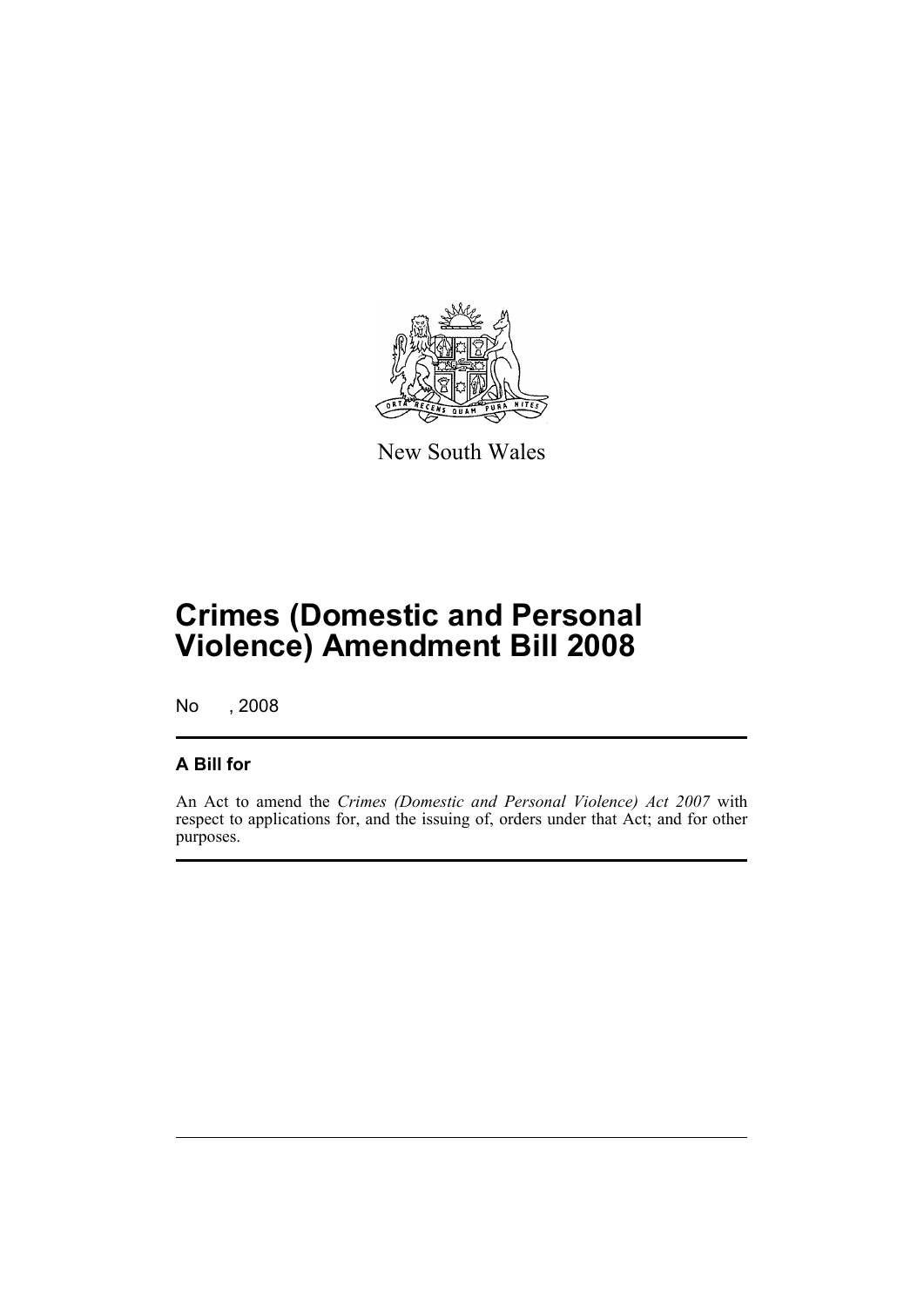<span id="page-7-4"></span><span id="page-7-3"></span><span id="page-7-2"></span><span id="page-7-1"></span><span id="page-7-0"></span>

|              |                                                                     | The Legislature of New South Wales enacts:                                                                                                                | 1                   |
|--------------|---------------------------------------------------------------------|-----------------------------------------------------------------------------------------------------------------------------------------------------------|---------------------|
| 1            | Name of Act                                                         |                                                                                                                                                           | 2                   |
|              |                                                                     | This Act is the Crimes (Domestic and Personal Violence) Amendment<br>Act 2008.                                                                            | 3<br>$\overline{4}$ |
| $\mathbf{2}$ |                                                                     | <b>Commencement</b>                                                                                                                                       | 5                   |
|              |                                                                     | This Act commences on the date of assent to this Act.                                                                                                     | 6                   |
| 3            | Amendment of Crimes (Domestic and Personal Violence) Act 2007 No 80 |                                                                                                                                                           | $\overline{7}$      |
|              |                                                                     | The Crimes (Domestic and Personal Violence) Act 2007 is amended as<br>set out in Schedule 1.                                                              | 8<br>9              |
| 4            |                                                                     | <b>Amendment of other Acts and Regulation</b>                                                                                                             | 10                  |
|              |                                                                     | The Acts and Regulation specified in Schedule 2 are amended as set out<br>in that Schedule.                                                               | 11<br>12            |
| 5            | <b>Repeal of Act</b>                                                |                                                                                                                                                           | 13                  |
|              | (1)                                                                 | This Act is repealed on the day following the day on which this Act<br>commences.                                                                         | 14<br>15            |
|              | (2)                                                                 | The repeal of this Act does not, because of the operation of section 30<br>of the <i>Interpretation Act 1987</i> , affect any amendment made by this Act. | 16<br>17            |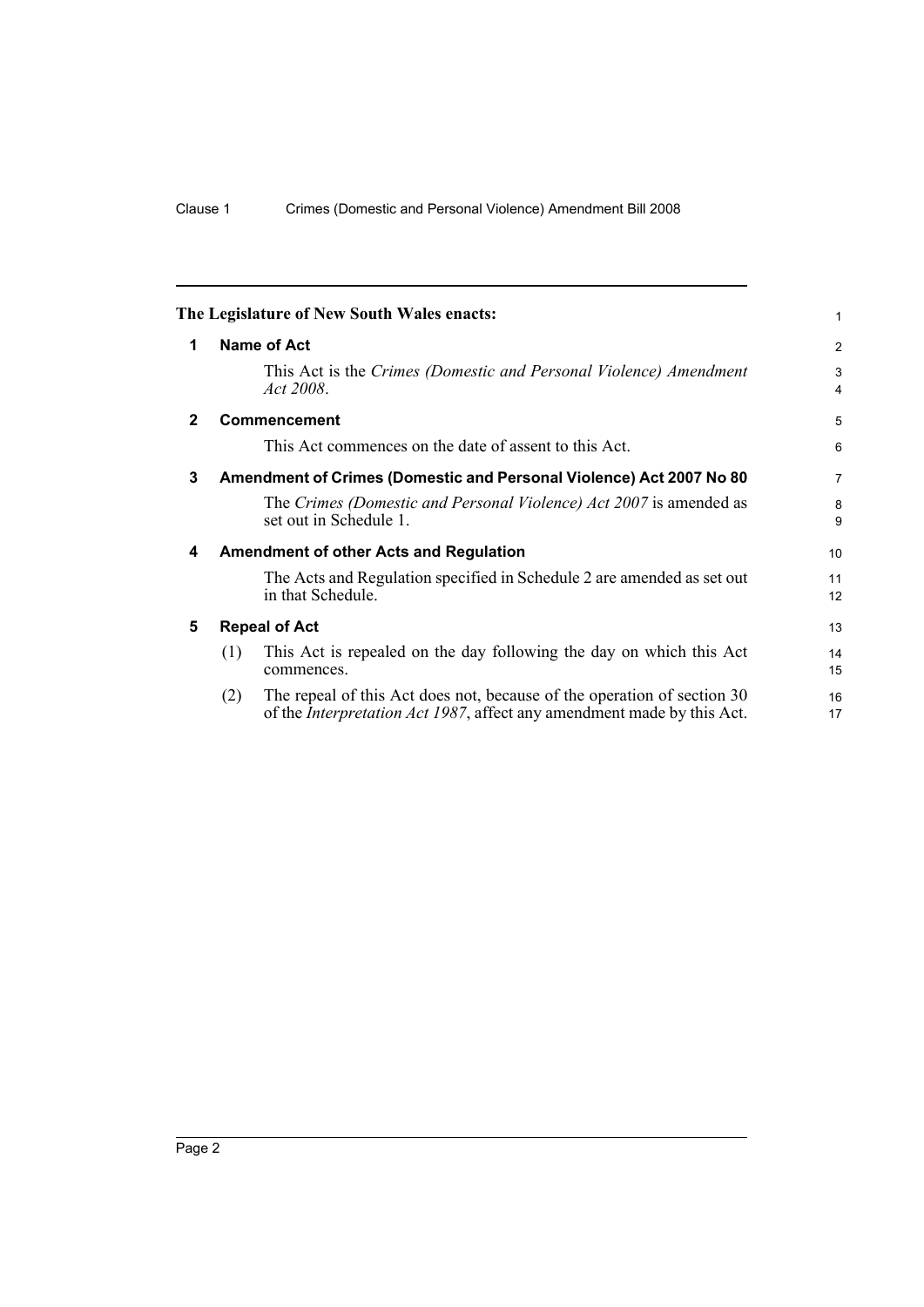Amendment of Crimes (Domestic and Personal Violence) Act 2007 Schedule 1

#### <span id="page-8-0"></span>**Schedule 1 Amendment of Crimes (Domestic and Personal Violence) Act 2007** (Section 3) **[1] Section 4 Meaning of "personal violence offence"** Insert "13 or" after "section" in section 4 (b). **[2] Section 31 Service** Insert at the end of the section: (2) A provisional order is to be served personally on the protected person by a police officer as soon as practicable after it is made unless it is impractical to do so. **[3] Section 35 Prohibitions and restrictions imposed by apprehended violence orders**  Insert "or prohibited weapons (within the meaning of the *Weapons Prohibition Act 1998*)<sup>\*</sup> after "firearms" in section 35 (2) (d). **[4] Section 35 (4)** Omit the subsection. **[5] Section 35** Insert at the end of the section: **Note.** Section 23 of the *Firearms Act 1996* provides for the automatic suspension of a licence under that Act on the making of an interim apprehended violence order against the licence holder and section 24 of that Act provides for the automatic revocation of a licence on the making of a final apprehended violence order against the licence holder. Section 17 of the *Weapons Prohibition Act 1998* provides for the automatic suspension of a permit under that Act on the making of an interim apprehended violence order against the permit holder and section 18 of that Act provides for the automatic revocation of a permit on the making of a final apprehended violence order against the permit holder. On the suspension or revocation of such licences or permits, the relevant firearms or weapons must be surrendered to the police and may be seized by the police. **[6] Section 37 Ancillary property recovery orders may be made** Insert after section 37 (1): (1A) A property recovery order may be made under subsection (1): (a) on the motion of the court or authorised officer making the relevant apprehended domestic violence order or interim apprehended domestic violence order, or 1  $\mathfrak{p}$ 3 4 5 6 7 8 **9** 10 11 12 13 14 15 16 17 18 19 20 21 22 23 24 25 26  $\frac{1}{27}$ 28 29 30 31 32 33 34 35 36 37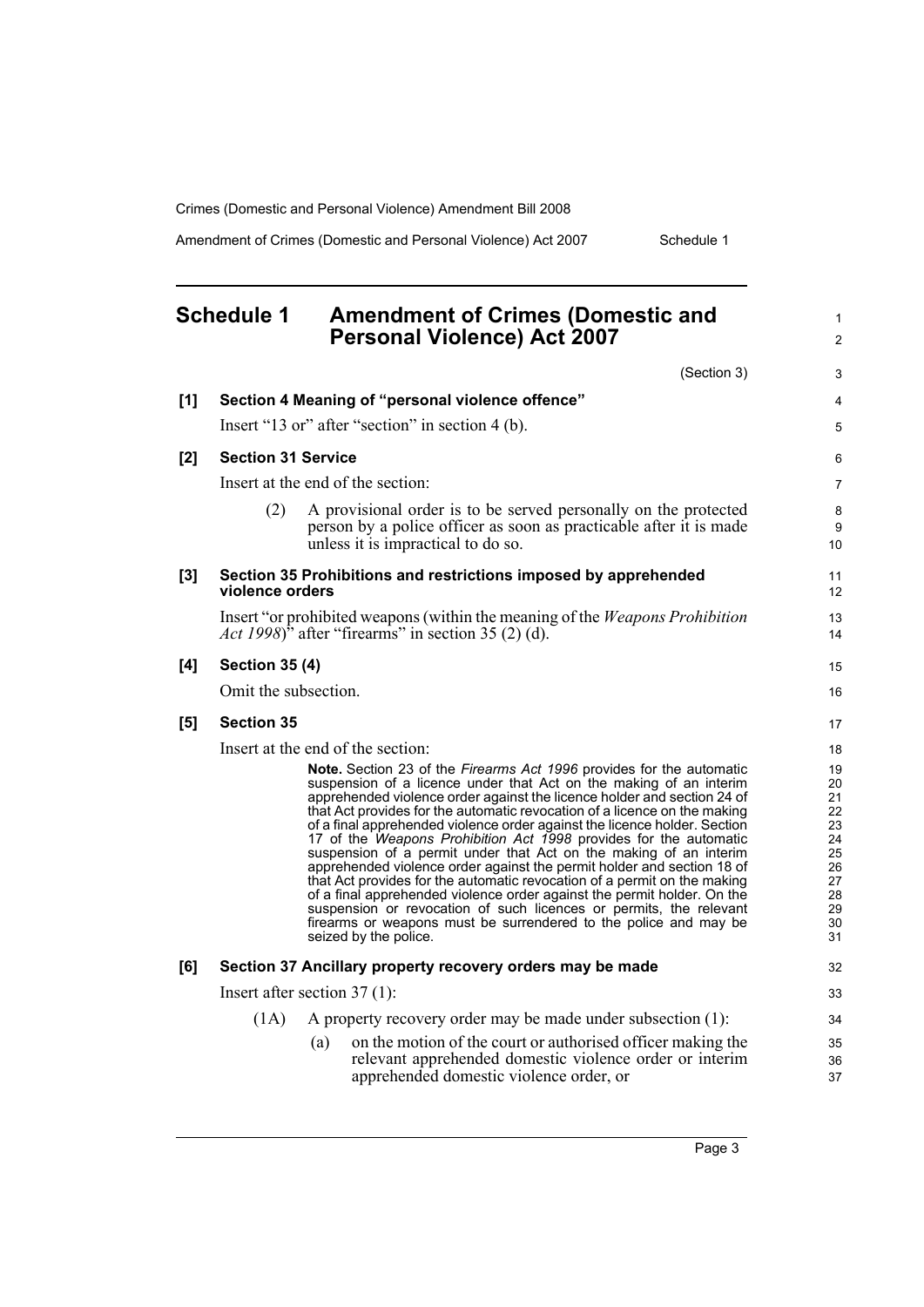Schedule 1 Amendment of Crimes (Domestic and Personal Violence) Act 2007

| on the application of a police officer, the protected person |
|--------------------------------------------------------------|
| or the defendant.                                            |

1  $\overline{2}$ 

3 4

#### **[7] Section 38**

Omit the section. Insert instead:

#### **38 Apprehended violence orders made by court or authorised officer can also protect persons with whom person seeking protection has a domestic relationship**

- (1) The power of a court or an authorised officer under this Act to make an apprehended violence order for the protection of a person extends to authorise the making of such an order for the protection of a person with whom the person for whose protection the order was sought has a domestic relationship.
- (2) If the court makes an apprehended domestic violence order, or the court or authorised officer makes an interim apprehended domestic violence order, for the protection of a person of or above 18 years of age, the court or authorised officer must include as a protected person under the order any child with whom the person of or above 18 years of age has a domestic relationship.
- (3) A court or authorised officer is not required to comply with subsection (2) if satisfied that there are good reasons for not doing so. However, in that case the court or authorised officer is to give the reasons for not doing so.
- (4) For the avoidance of doubt, subsections (2) and (3) are subject to sections 41 and 42.
- (5) An apprehended violence order may be made by a court for the protection of a child in accordance with this section even though an application for the order was not made by a police officer.

#### **[8] Section 48 Making of application for an order**

Omit section 48 (4). Insert instead:

| (4) | An application for an order: |                                          |  |
|-----|------------------------------|------------------------------------------|--|
|     |                              | may be made by more than one person, and |  |

- (b) if made by a police officer, may be made on behalf of more than one person, and
- (c) if made by a person for whose protection the order would be made (*the applicant*), may also be made by the applicant on behalf of any other person with whom the applicant has a domestic relationship.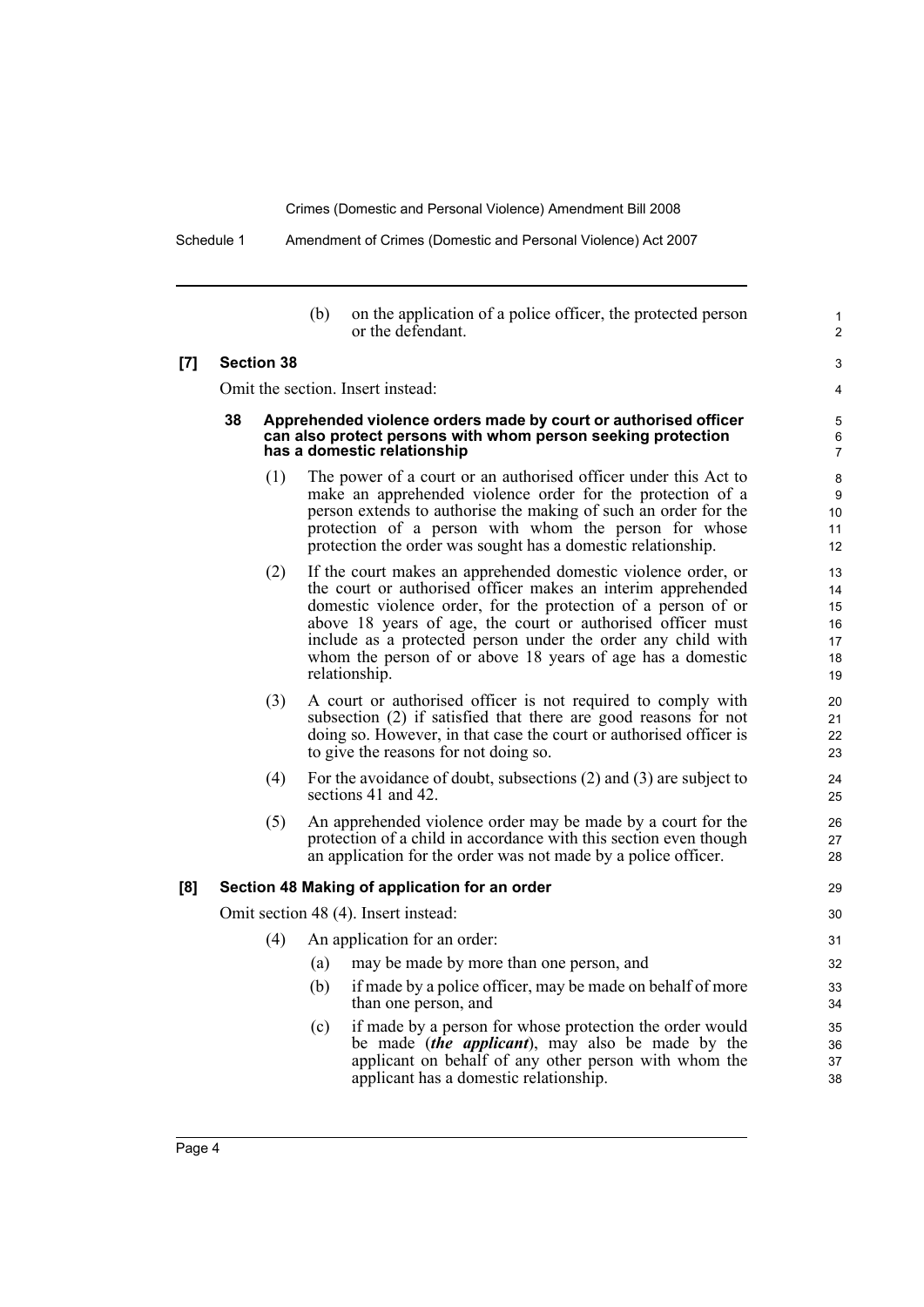Amendment of Crimes (Domestic and Personal Violence) Act 2007 Schedule 1

| [9]    |   |     | Schedule 1 Savings, transitional and other provisions                                                                                                                                                                                                                                              | 1                          |
|--------|---|-----|----------------------------------------------------------------------------------------------------------------------------------------------------------------------------------------------------------------------------------------------------------------------------------------------------|----------------------------|
|        |   |     | Insert at the end of clause $1(1)$ :                                                                                                                                                                                                                                                               | $\overline{2}$             |
|        |   |     | Crimes (Domestic and Personal Violence) Amendment Act 2008                                                                                                                                                                                                                                         | 3                          |
| [10]   |   |     | Schedule 1, definition of "old Part 15A" in clause 2 (1)                                                                                                                                                                                                                                           | 4                          |
|        |   |     | Insert "at any time" after "as in force".                                                                                                                                                                                                                                                          | 5                          |
| $[11]$ |   |     | Schedule 1, clause 3 (1)-(4)                                                                                                                                                                                                                                                                       | 6                          |
|        |   |     | Omit "and in force immediately" wherever occurring.                                                                                                                                                                                                                                                | 7                          |
| [12]   |   |     | Schedule 1, clause 5                                                                                                                                                                                                                                                                               | 8                          |
|        |   |     | Omit the clause. Insert instead:                                                                                                                                                                                                                                                                   | 9                          |
|        | 5 |     | References to repealed provisions                                                                                                                                                                                                                                                                  | 10                         |
|        |   | (1) | A reference in any other Act or instrument to Part 15A of the<br>Crimes Act 1900 includes a reference to this Act.                                                                                                                                                                                 | 11<br>12                   |
|        |   | (2) | A reference to this Act in any other Act or instrument includes a<br>reference to old Part 15A.                                                                                                                                                                                                    | 13<br>14                   |
|        |   | (3) | A reference in this Act or any other Act or instrument to section<br>13 of this Act includes a reference to sections 545AB and 562AB<br>of the Crimes Act 1900 (as in force before their repeal).                                                                                                  | 15<br>16<br>17             |
|        |   | (4) | A reference in this Act or any other Act or instrument to section<br>14 of this Act includes a reference to sections 562I (as in force<br>before its substitution by the Crimes Amendment (Apprehended<br>Violence) Act 2006) and 562ZG (as in force before its repeal) of<br>the Crimes Act 1900. | 18<br>19<br>20<br>21<br>22 |
|        |   | (5) | A reference in this or any other Act or instrument to a final<br>apprehended violence order made under this Act includes a<br>reference to a final order within the meaning of old Part 15A.                                                                                                       | 23<br>24<br>25             |
|        |   | (6) | A reference in this or any other Act or instrument to an interim<br>apprehended violence order made under this Act includes a<br>reference to an interim order made by a court under old Part 15A<br>or a telephone interim order within the meaning of old Part 15A.                              | 26<br>27<br>28<br>29       |
|        |   | (7) | A reference in this or any other Act or instrument to an<br>application for an order under this Act includes a reference to a<br>complaint or application for an order under old Part 15A.                                                                                                         | 30<br>31<br>32             |
|        |   |     |                                                                                                                                                                                                                                                                                                    |                            |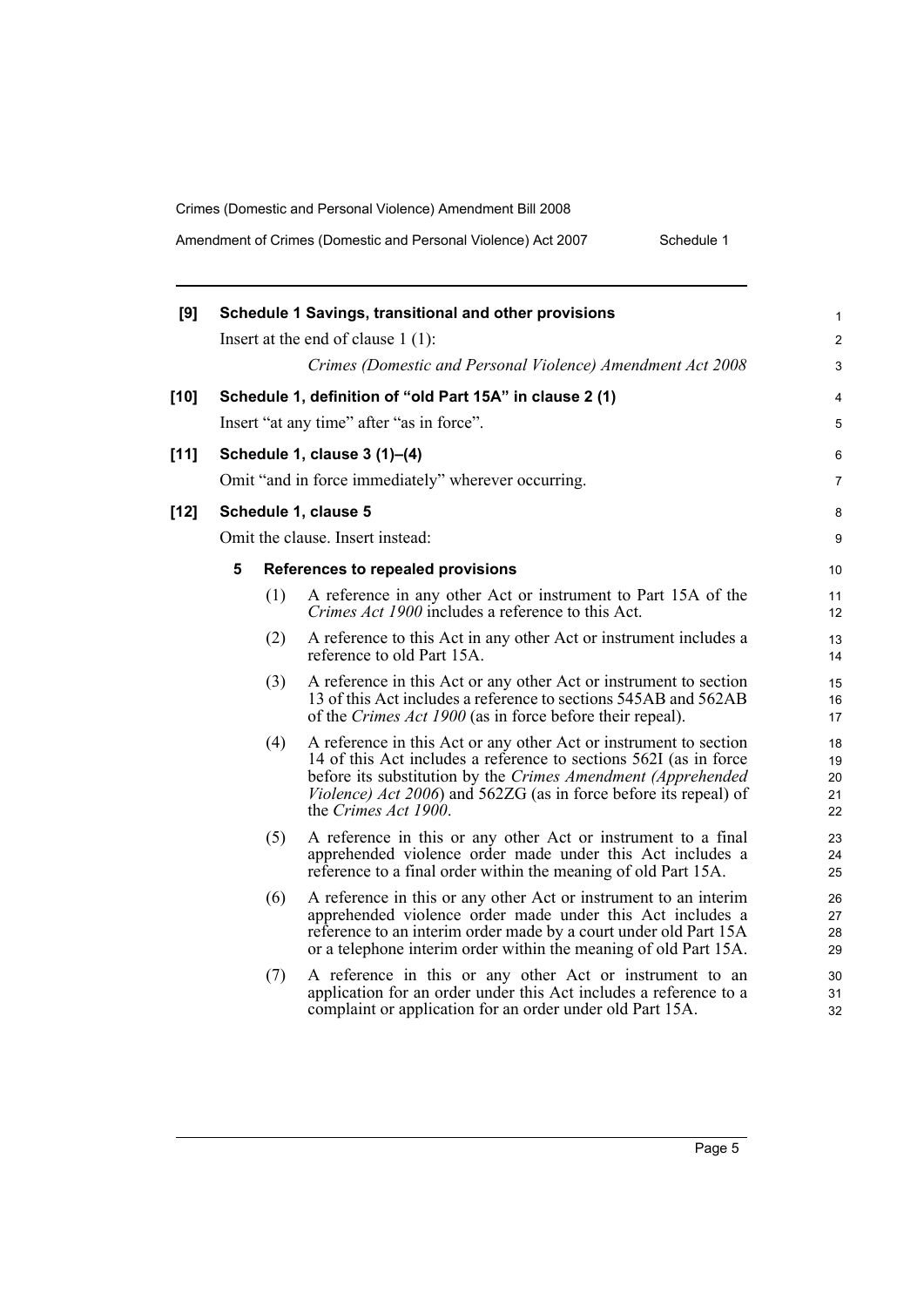| 1<br>$\overline{c}$<br>$\ensuremath{\mathsf{3}}$<br>$\overline{\mathbf{4}}$<br>5 | A reference in this or any other Act or instrument to apprehended<br>violence order proceedings within the meaning of this Act<br>includes a reference to proceedings under old Part 15A in relation<br>to an apprehended violence order or an application or complaint<br>for an apprehended violence order. | (8)                |        |
|----------------------------------------------------------------------------------|---------------------------------------------------------------------------------------------------------------------------------------------------------------------------------------------------------------------------------------------------------------------------------------------------------------|--------------------|--------|
| 6                                                                                |                                                                                                                                                                                                                                                                                                               | Schedule 1, Part 3 | $[13]$ |
| 7                                                                                | Insert after Part 2 of Schedule 1:                                                                                                                                                                                                                                                                            |                    |        |
| 8<br>9<br>10                                                                     | Provisions consequent on enactment of<br><b>Crimes (Domestic and Personal Violence)</b><br><b>Amendment Act 2008</b>                                                                                                                                                                                          | Part 3             |        |
| 11                                                                               | <b>Definition</b>                                                                                                                                                                                                                                                                                             | 7                  |        |
| 12                                                                               | In this Part, <i>relevant amendment</i> means:                                                                                                                                                                                                                                                                |                    |        |
| 13                                                                               | an amendment made to Part 2 of this Schedule by the<br>(a)                                                                                                                                                                                                                                                    |                    |        |
| 14                                                                               | Crimes (Domestic and Personal Violence) Amendment Act                                                                                                                                                                                                                                                         |                    |        |
| 15                                                                               | 2008, or                                                                                                                                                                                                                                                                                                      |                    |        |
| 16<br>17                                                                         | (b)<br>an amendment made to an Act or regulation by Schedule 2<br>to the Crimes (Domestic and Personal Violence)                                                                                                                                                                                              |                    |        |
| 18                                                                               | Amendment Act 2008.                                                                                                                                                                                                                                                                                           |                    |        |
| 19                                                                               | <b>Effect of certain savings and transitional amendments</b>                                                                                                                                                                                                                                                  | 8                  |        |
| 20<br>21<br>22<br>23<br>24                                                       | Anything done or omitted to be done on or after the<br>commencement of this Act, but before the commencement of a<br>relevant amendment, that would have been valid if the<br>amendment had been in force at the time that it was done or<br>omitted is taken to have been validly done or omitted.           | (1)                |        |
| 25                                                                               | Anything done or omitted to be done before the commencement                                                                                                                                                                                                                                                   | (2)                |        |
| 26<br>27                                                                         | of this Act in purported compliance with the <i>Firearms Act 1996</i><br>that would have been valid if, at the time that the thing was done                                                                                                                                                                   |                    |        |
| 28                                                                               | or omitted, the definition of <i>interim apprehended violence order</i>                                                                                                                                                                                                                                       |                    |        |
| 29                                                                               | in section $4(1)$ of that Act included a reference to a telephone                                                                                                                                                                                                                                             |                    |        |
| 30<br>31                                                                         | interim order within the meaning of Part 15A of the Crimes Act<br>1900 is taken to have been validly done or omitted.                                                                                                                                                                                         |                    |        |
| 32                                                                               | Anything done or omitted to be done before the commencement                                                                                                                                                                                                                                                   | (3)                |        |
| 33                                                                               | of this Act in purported compliance with the <i>Weapons</i>                                                                                                                                                                                                                                                   |                    |        |
| 34<br>35                                                                         | <i>Prohibition Act 1998</i> that would have been valid if, at the time<br>that the thing was done or omitted, the definition of <i>interim</i>                                                                                                                                                                |                    |        |
| 36                                                                               | <i>apprehended violence order</i> in section $4(1)$ of that Act included                                                                                                                                                                                                                                      |                    |        |
| 37                                                                               | a telephone interim order within the meaning of Part 15A of the                                                                                                                                                                                                                                               |                    |        |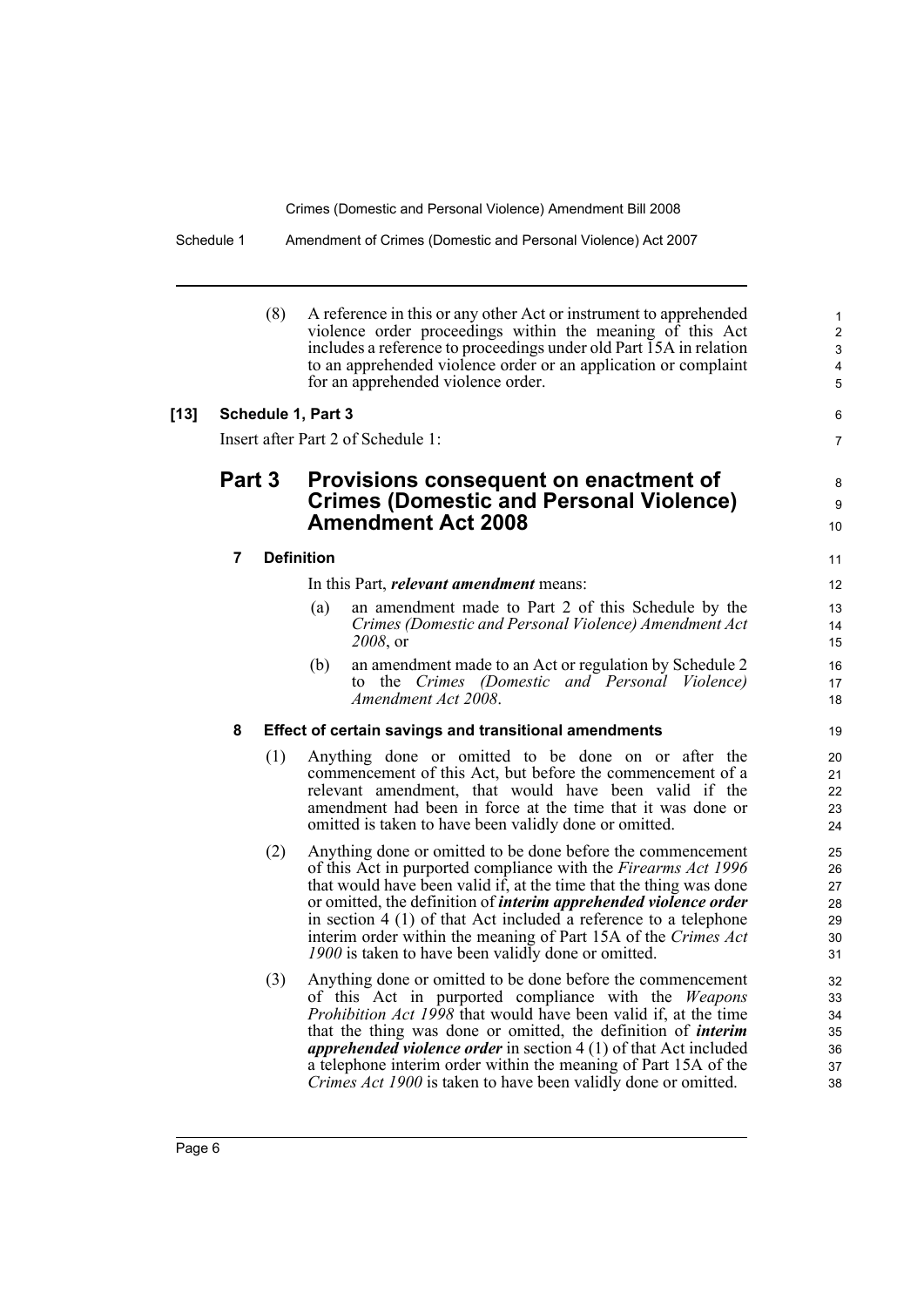Amendment of Crimes (Domestic and Personal Violence) Act 2007 Schedule 1

(4) Subclauses (1)–(3) do not affect any decision of a court or tribunal made before the commencement of this clause or any proceedings before a court or tribunal commenced before the commencement of this clause.

#### **9 Service of provisional order on defendant**

Section 31 (2) (as inserted by the *Crimes (Domestic and Personal Violence) Amendment Act 2008*) does not apply to a provisional order made before the commencement of the subsection.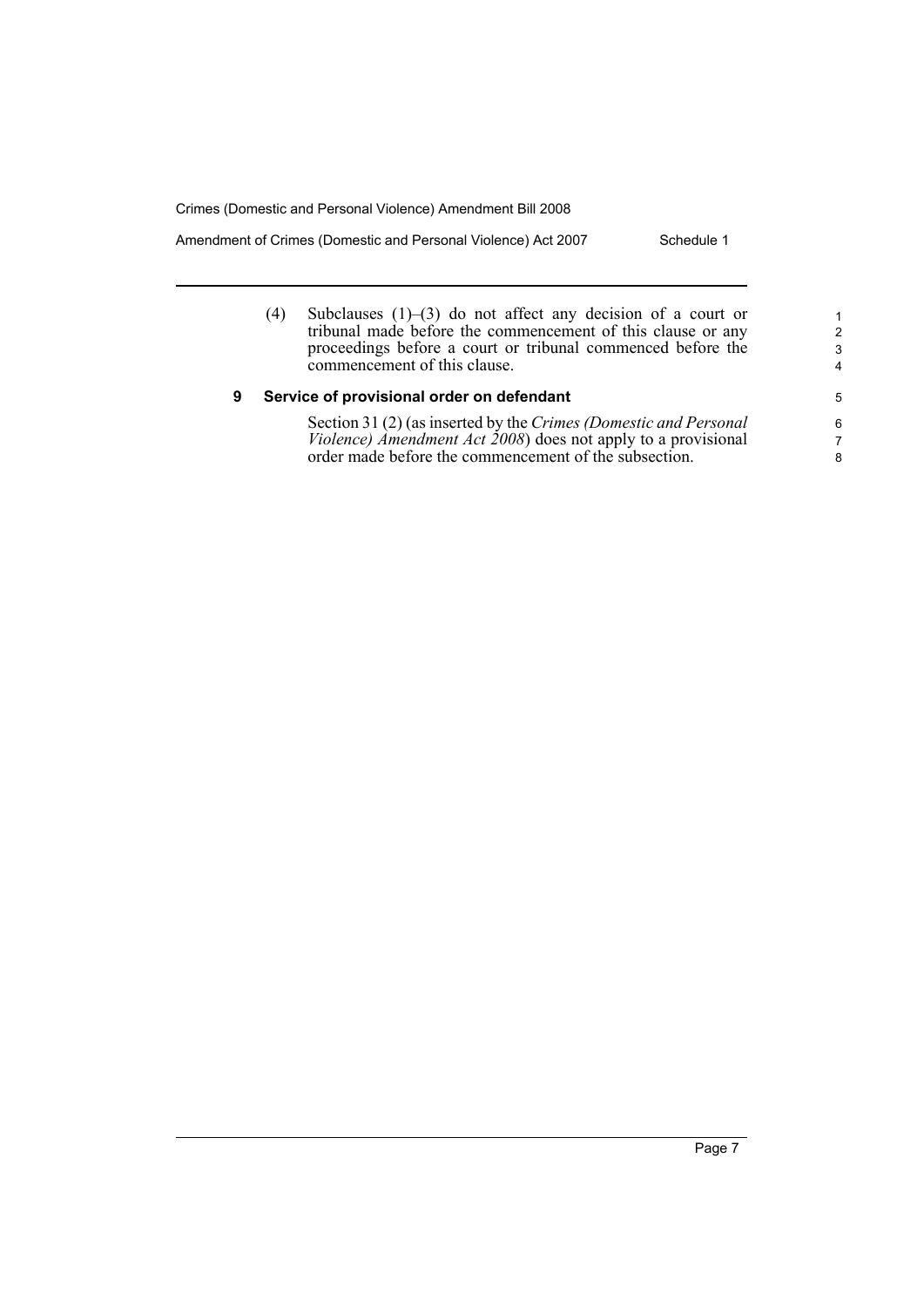Schedule 2 Amendment of other Acts and Regulation

### <span id="page-13-0"></span>**Schedule 2 Amendment of other Acts and Regulation**

(Section 4)

1 2

3

| 2.1     | <b>Bail Regulation 2008</b>                                                                                                                                                                                                                                                                                                                                                                                                          | 4                                      |
|---------|--------------------------------------------------------------------------------------------------------------------------------------------------------------------------------------------------------------------------------------------------------------------------------------------------------------------------------------------------------------------------------------------------------------------------------------|----------------------------------------|
|         | Clause 10 Notice of bail decisions in cases of alleged sexual assault and<br>personal violence offences                                                                                                                                                                                                                                                                                                                              | 5<br>6                                 |
|         | Omit the definition of <i>personal violence offence</i> from clause 10 (4).                                                                                                                                                                                                                                                                                                                                                          | $\overline{7}$                         |
|         | Insert instead:                                                                                                                                                                                                                                                                                                                                                                                                                      | 8                                      |
|         | <i>personal violence offence</i> has the same meaning as in the Crimes<br>(Domestic and Personal Violence) Act 2007, but includes an<br>offence under section 61 of the Crimes Act 1900, or an offence of<br>attempting to commit an offence under that section, only if the<br>accused person has a domestic relationship with the alleged<br>victim of the offence.                                                                | 9<br>10<br>11<br>12<br>13<br>14        |
| $2.2\,$ | <b>Commission for Children and Young People Act 1998 No 146</b>                                                                                                                                                                                                                                                                                                                                                                      | 15                                     |
|         | <b>Section 33 Definitions</b>                                                                                                                                                                                                                                                                                                                                                                                                        | 16                                     |
|         | Omit the definition of <i>relevant apprehended violence order</i> from section<br>$33(1)$ .                                                                                                                                                                                                                                                                                                                                          | 17<br>18                               |
|         | Insert instead:                                                                                                                                                                                                                                                                                                                                                                                                                      | 19                                     |
|         | relevant apprehended violence order means<br>(subject to<br>subsection $\overline{(6)}$ a final apprehended violence order made under<br>the Crimes (Domestic and Personal Violence) Act 2007, or a final<br>order made under Part 15A of the Crimes Act 1900 before its<br>repeal, being an order made on the application of a police officer<br>or other public official for the protection of a child (or a child and<br>others). | 20<br>21<br>22<br>23<br>24<br>25<br>26 |
| 2.3     | <b>Crimes (Sentencing Procedure) Act 1999 No 92</b>                                                                                                                                                                                                                                                                                                                                                                                  | 27                                     |
|         | Section 77 Home detention not available for offenders with certain<br>history                                                                                                                                                                                                                                                                                                                                                        | 28<br>29                               |
|         | Omit section 77 (1) (e). Insert instead:                                                                                                                                                                                                                                                                                                                                                                                             | 30                                     |
|         | who is (or has at any time within the last 5 years been)<br>(e)<br>subject to an apprehended violence order (within the<br>meaning of the <i>Crimes (Domestic and Personal Violence)</i><br><i>Act 2007</i> ), or an apprehended violence order made under<br>Part 15A of the Crimes Act 1900 before its repeal, being an                                                                                                            | 31<br>32<br>33<br>34<br>35             |